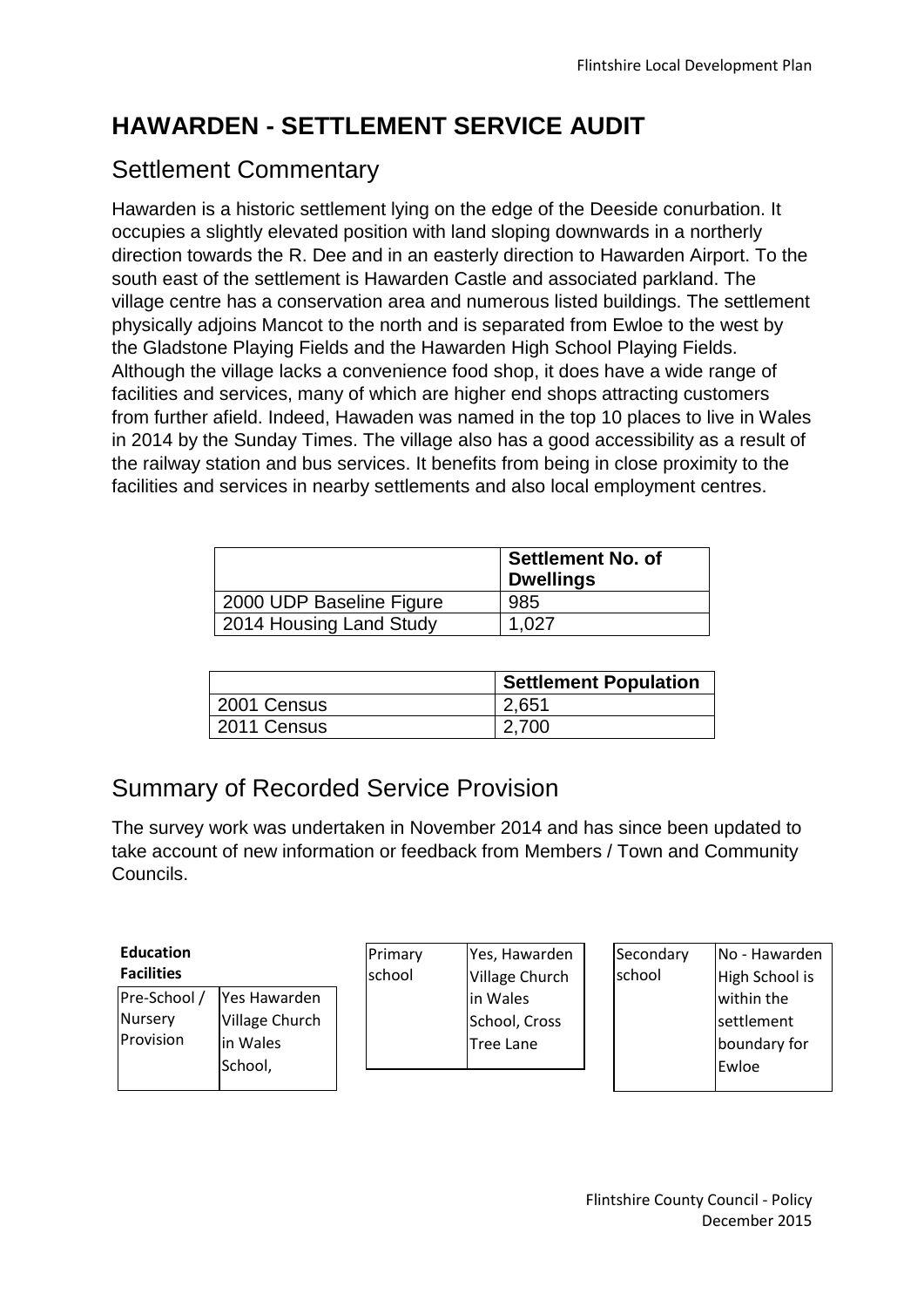| College   | No - Hawarden      |
|-----------|--------------------|
|           | <b>High School</b> |
|           | (sixth form) is    |
|           | within the         |
|           | settlement         |
|           | boundary for       |
|           | Ewloe              |
|           |                    |
| Other     | None               |
| Education |                    |
| Facility  |                    |

#### **Leisure & Recreation Facilities**

| Indoor leisure No |                       |
|-------------------|-----------------------|
| centre /          |                       |
| sports facility   |                       |
| Swimming          | No                    |
| pool              |                       |
| Formal            | Yes, Gladstone        |
| outdoor           | Playing Fields-       |
| sports facility   | tennis courts,        |
|                   | bowling green         |
| Formal            | Yes, Equipped         |
| outdoor play      | playgrounds           |
| facility / area   | Sports pitches        |
|                   | at Gladstone          |
|                   | <b>Playing Fields</b> |

#### **Community & Health**

| Community       | Hawarden         |
|-----------------|------------------|
| centre / hall   | Institute,       |
|                 | Glynne Way /     |
|                 | Scout Hut,       |
|                 | Gladstone        |
|                 | Playing Fields / |
|                 | Masonic Hall,    |
|                 | Gladstone Way    |
|                 |                  |
|                 |                  |
| Civic offices / | Yes, Records     |
| facility        | Office /         |
|                 | Hawarden         |
|                 | Town Council     |
|                 | Offices, The     |
|                 | Highway          |
|                 |                  |
| Library         | Yes, Adj         |
|                 | Records office   |

| Hospital            | No                                                                                        |
|---------------------|-------------------------------------------------------------------------------------------|
| Doctors             | Yes, Hawarden                                                                             |
| surgery             | Health Centre,<br>27 Glynne Way                                                           |
| Dentist<br>surgery  | Yes, Hawarden<br>Dental Practice,<br>90 The Highway                                       |
| Pharmacy            | Yes, Hawarden<br>Pharmacy, 8<br>The Highway                                               |
| Place of<br>worship | Catholic<br>Church, The<br>Highway / St<br>Deiniols Church<br>Cemetery,<br>Cross Tree Way |

#### **Retail & Commercial Related**

| Supermarket              | No                                                                                                                                                                                            |
|--------------------------|-----------------------------------------------------------------------------------------------------------------------------------------------------------------------------------------------|
| Non-food<br>retail units | No                                                                                                                                                                                            |
| Convenience<br>shop      | No                                                                                                                                                                                            |
| Other shops              | Yes, Hair salons,<br>clothes shop,<br>state agents,<br>wedding dress<br>shop, tailors,<br>wellness spar,<br>sweet shop,<br>beauty salon /<br>Nearby<br>Hawarden<br><b>Estate Farm</b><br>Shop |
| Café / Take<br>away      | Yes, Gallery<br>Coffee Shop /<br><b>Shared Olive</b><br>Restaurant                                                                                                                            |

| Society                                         | Bank/Building Yes, Lloyds TSB<br>/ Cambrian<br>Financial<br>Services |
|-------------------------------------------------|----------------------------------------------------------------------|
| Free Standing   Yes<br>of a Bank -<br>Cashpoint |                                                                      |
| <b>Public house</b><br>/ club /<br>restaurant   | Yes, Glynne<br>Arms / Blue Bell<br>/ Fox and<br>Grapes               |
| Post office                                     | Yes                                                                  |
| Post box                                        | Yes                                                                  |
| Petrol Filling<br>Station                       | No                                                                   |

| Employment | Yes, Range of    |
|------------|------------------|
|            | existing high    |
|            | profile          |
|            | employers at St  |
|            | David's Park (eg |
|            | Money            |
|            | Supermarket,     |
|            | HSBC, Redrow)    |
|            | and nearby at    |
|            | DIP and          |
|            | undeveloped      |
|            | employment       |
|            | land with        |
|            | recent planning  |
|            | permissions      |

#### **Transport**

| <b>Rail station</b> |                |
|---------------------|----------------|
|                     | Yes, Wrexham   |
|                     | to Bidston -   |
|                     | hourly service |
|                     | each way Mon   |
|                     | – Fri and 6    |
|                     | trains on Sun  |
|                     |                |
| Bus station /       | Yes            |
|                     |                |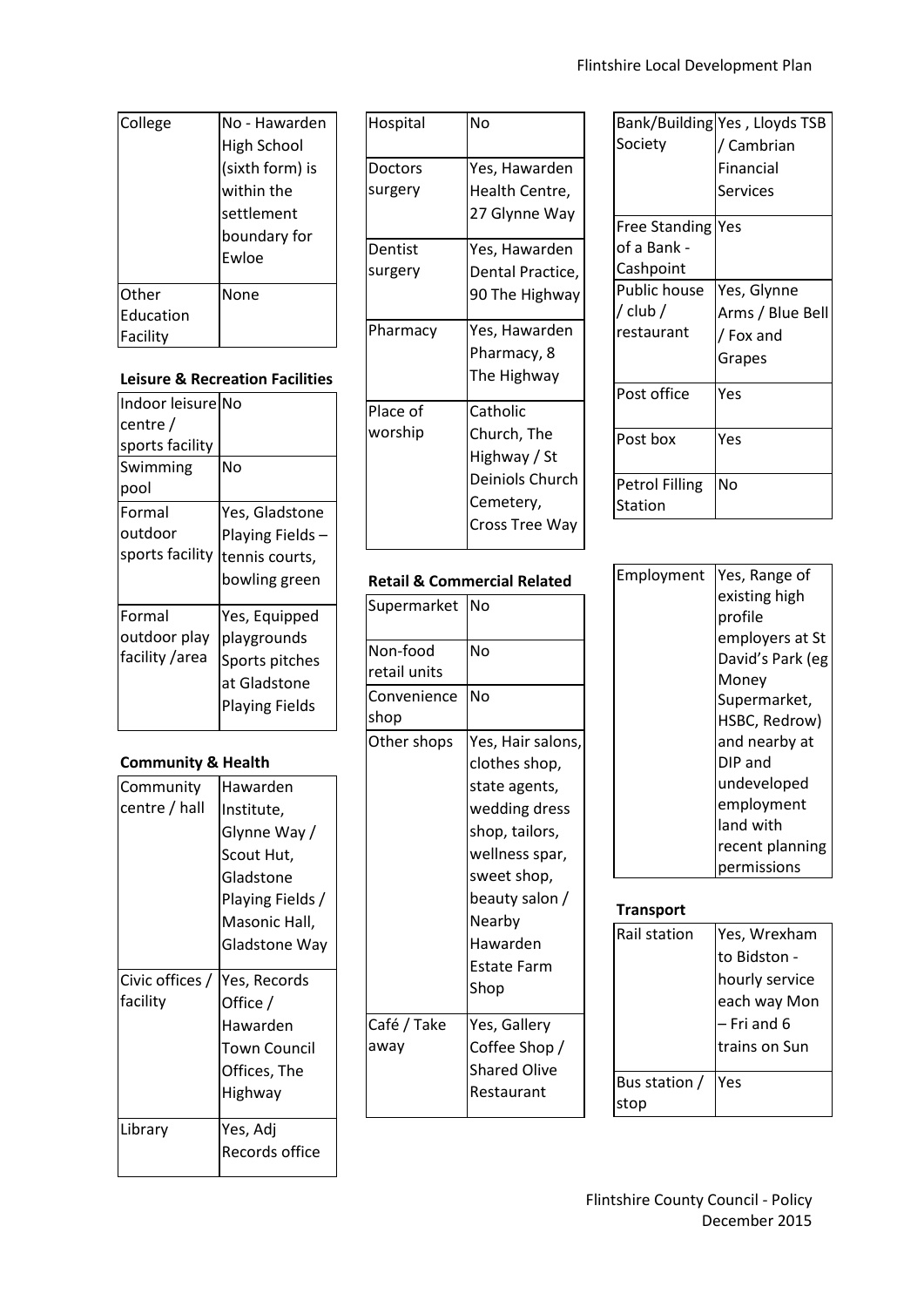| <b>Bus service</b> | 4 - Mold to     |
|--------------------|-----------------|
| frequency          | Chester (every  |
|                    | 30 mins each    |
|                    | way) / X44 -    |
|                    | Chester to      |
|                    | Mold (every 60  |
|                    | mins each way)  |
|                    | / 11 - Holywell |
|                    | to Chester      |
|                    | (every 30 mins  |
|                    | mon to sat and  |
|                    | every 60 mins   |
|                    | sun) X9 -       |
|                    | Wrexham to      |
|                    | Connah's Quay   |
|                    | (4 per day mon  |
|                    | to sat)         |
|                    |                 |

| Cycle route                                       | No                                                                                           |
|---------------------------------------------------|----------------------------------------------------------------------------------------------|
| Access to<br>main highway A494 (T) via<br>network | Yes, Access to<br>Ewloe, to A55<br>via Dobs Hill<br>and to Chester<br>via B5125 and<br>A5104 |

## Broadband Provision

According to the latest OFCOM data (2013) Hawarden post codes (where data is available) have a median average broadband range of 5 - 20.3 mega bytes per second with most postcodes in Hawarden village at 19mbps whilst properties in the Big Mancot area at around 9 mbps. Broadband provision within Hawarden is considered to be below average to very good. This will have a beneficial effect on the ability of businesses and local residents seeking to operate a business or in accessing online services such as banking, post office services or online shopping.

### Other Comments

None.

### Previous Surveys of Service Provision

In 2000 Hawarden was assessed as part of the Unitary Development Plan's preparation. The survey identified that Hawarden had significant facility provision Comparing the 2000 situation with 2015 it appears that services and facilities within Hawarden have largely remained the same.

## Mapping Service Provision

Some of the service provision has been mapped for illustrative purposes and is presented overleaf. As the image suggests service provision in Hawarden is very good and is made better by its close proximity to services within adjoining settlements such as Ewloe.